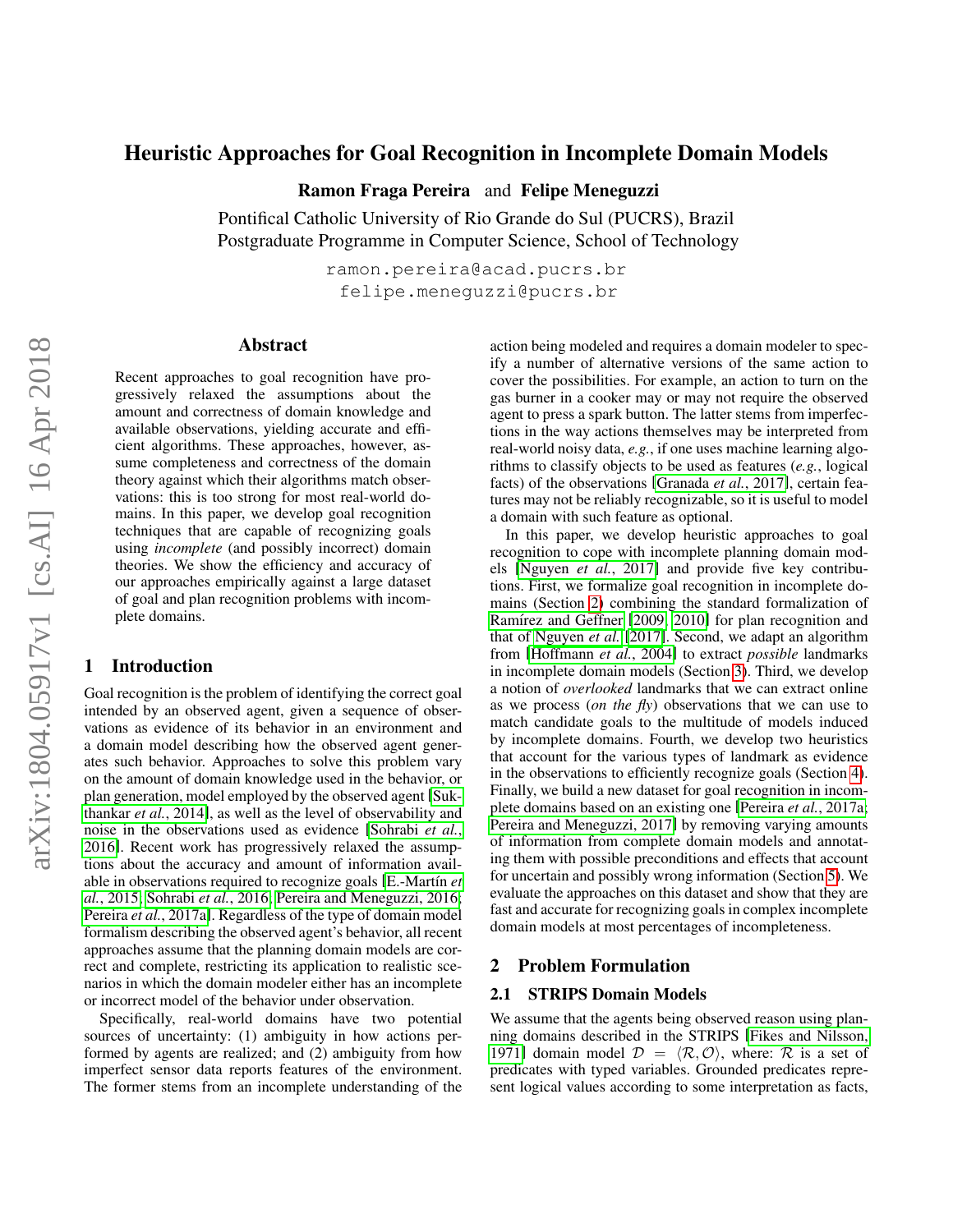which are divided into two types: positive and negated facts, as well as constants for truth  $(\top)$  and falsehood  $(\bot)$ ;  $\mathcal O$  is a set of operators  $op = \langle pre(op), eff(op)\rangle$ , where  $eff(op)$ can be divided into positive effects  $eff<sup>+</sup>(op)$  (the add list) and negative effects  $eff<sup>-</sup>(op)$  (the delete list). An operator op with all variables bound is called an action and allows state change. An action  $\alpha$  instantiated from an operator  $\alpha p$  is applicable to a state S iff  $S \models \text{pre}(a)$  and results in a new state  $S' = (S/eff^-(a)) \cup eff^+(a)$ . A planning problem within  $D$ and a set of typed objects Z is defined as  $P = \langle F, A, I, G \rangle$ , where:  $\mathcal F$  is a set of facts (instantiated predicates from  $\mathcal R$  and Z); A is a set of instantiated actions from O and  $Z$ ; T is the initial state ( $\mathcal{I} \subseteq \mathcal{F}$ ); and G is a partially specified goal state, which represents a desired state to be achieved. A plan  $\pi$  for P is a sequence of actions  $\langle a_1, a_2, ..., a_n \rangle$  that modifies the initial state  $\mathcal I$  into a state  $S \models G$  in which the goal state G holds by the successive execution of actions in a plan  $\pi$ .

### <span id="page-1-1"></span>2.2 Incomplete STRIPS Domain Models

The agent reasoning about the observations and trying to infer a goal has information described using the formalism of incomplete domain models from [Nguyen](#page-6-6) *et al.* [\[2017\]](#page-6-6), defined as  $\widetilde{\mathcal{D}} = \langle \mathcal{R}, \widetilde{\mathcal{O}} \rangle$ . Here,  $\widetilde{\mathcal{O}}$  contains the definition of incomplete operators comprised of a six-tuple  $\tilde{op}$  =  $\langle pre(\widetilde{op}), \widetilde{pre}(\widetilde{op}), eff^+(\widetilde{op}), eff^-(\widetilde{op}), \widetilde{eff}^+(\widetilde{op}), eff^-(\widetilde{op})\rangle$ <br>where:  $pre(\widetilde{op})$  and  $eff(\widetilde{op})$  have the same semantics as where:  $pre(\tilde{op})$  and  $eff(\tilde{op})$  have the same semantics as in the STRIPS domain models; and *possible* preconditions  $\widetilde{pre}(\widetilde{op}) \subseteq \mathcal{R}$  that *might* be required as preconditions, as well as  $\widetilde{eff}^+(\widetilde{op}) \subseteq \mathcal{R}$  and  $\widetilde{eff}^-(\widetilde{op}) \subseteq \mathcal{R}$  that *might* be generated as *possible* effects respectively as add or delete generated as *possible* effects respectively as add or delete effects. An incomplete domain  $\overline{\mathcal{D}}$  has a *completion set*  $\langle \langle \overline{\mathcal{D}} \rangle \rangle$ comprising all possible domain models derivable from the incomplete one. There are  $2^{K}$  possible such models where  $K = \sum_{\widetilde{opp} \in \widetilde{\mathcal{O}}} (|\widetilde{pre}(\widetilde{op})| + |\widetilde{eff}^+(\widetilde{op})| + |\widetilde{eff}^-(\widetilde{op})|),$  and a single (unknown) ground truth model  $\mathcal{D}^*$  that actually drives single (unknown) ground-truth model  $\mathcal{D}^*$  that actually drives the observed state. An incomplete planning problem derived from an incomplete domain  $\overline{D}$  and a set of typed objects  $Z$ is defined as  $\widetilde{\mathcal{P}} = \langle \mathcal{F}, \widetilde{\mathcal{A}}, \mathcal{I}, G \rangle$ , where:  $\mathcal{F}$  is the set of facts (instantiated predicates from  $Z$ ),  $A$  is the set of incomplete instantiated actions from  $\ddot{\mathcal{O}}$  with objects from  $Z, \mathcal{I} \subseteq \mathcal{F}$  is the initial state, and  $G \subseteq \mathcal{F}$  is the goal state.

<span id="page-1-0"></span>Most approaches to planning in incomplete domains [\[We](#page-6-12)[ber and Bryce, 2011;](#page-6-12) [Nguyen and Kambhampati, 2014;](#page-6-13) [Nguyen](#page-6-6) *et al.*, 2017] assume that plans succeed under the *most optimistic* conditions, namely that: possible preconditions do not need to be satisfied in a state; possible add effects are always assumed to occur in the resulting state; and delete effects are ignored in the resulting state. Formally, an incomplete action  $\tilde{a}$  instantiated from an incomplete operator  $\tilde{op}$  is applicable to a state S iff  $S \models pre(\tilde{a})$  and results in a new state S' such that  $S' := (S/eff^-(a)) \cup (\widetilde{eff}^+(\widetilde{a}) \cup eff^+(a)).$ <br>Thus a valid plan  $\pi$  that achieves a goal G from T in an in-Thus, a valid plan  $\pi$  that achieves a goal G from  $\mathcal I$  in an incomplete planning problem  $\tilde{P}$  is a sequence of actions that corresponds to an *optimistic* sequence of states. Example [1](#page-1-0) from [Weber and Bryce](#page-6-12) [\[2011\]](#page-6-12) illustrates an abstract incomplete domain and a valid plan for it.

**Example 1** Let  $\widetilde{P}$  be incomplete planning problem, where:  $\mathcal{F} = \{p, q, r, q\}$ ;  $\widetilde{\mathcal{A}} = \{\widetilde{a}, \widetilde{b}, \widetilde{c}\}$ , where:

- $pre(\widetilde{a}) = \{p, q\}, \widetilde{pre}(\widetilde{a}) = \{r\}, \widetilde{eff}^+(\widetilde{a}) = \{r\}, \widetilde{eff}^-(\widetilde{a}) = \{p\}$
- $\text{pre}(\tilde{b}) = \{p\}, \text{eff}^+(\tilde{b}) = \{r\}, \text{eff}^-(\tilde{b}) = \{p\}, \widetilde{\text{eff}}^-(\tilde{b}) = \{q\}$
- $pre(\widetilde{c}) = \{r\}, \widetilde{pre}(\widetilde{c}) = \{q\}, \text{eff}^+(\widetilde{c}) = \{g\}$
- $\mathcal{I} = \{p, q\}$ *; and*  $G = \{g\}$ *.*

*The*  $[\tilde{a}, b, \tilde{c}]$  *sequence of actions is a valid plan to achieve goal state* {g} *from the initial state* {p, q}*. It corresponds to the optimistic state sequence:*  $s_0 = \{p, q\}, s_1 =$  ${p, q, r}, s_2 = {q, r}, s_3 = {q, r, g}.$  The number of com*pletions for this example is*  $|\langle \langle \tilde{\mathcal{D}} \rangle \rangle| = 2^5$  (2 possible precon-<br>distance and 2 possible effects in a longitude and definitional 2 *ditions and 3 possible effects, i.e., 1 possible add effect and 2 possible delete effects).*

#### 2.3 Goal Recognition in Incomplete Domains

Goal recognition is the task of recognizing and anticipating agents' goals by observing their interactions in an environment. Whereas most planning-based goal recognition approaches assume complete domain model [Ramírez and [Geffner, 2009;](#page-6-8) Ramírez and Geffner, 2010; Keren et al.[, 2014;](#page-6-14) E.-Martín et al., 2015; [Sohrabi](#page-6-1) et al., 2016; [Pereira and](#page-6-3) [Meneguzzi, 2016;](#page-6-3) Pereira *et al.*[, 2017a\]](#page-6-4), we assume that the observer has an incomplete domain model while the observed agent is planning and acting with a complete domain model. To account for such uncertainty, the model available to the observer contains possible preconditions and effects as defined in Section [2.2.](#page-1-1) Like most planning approaches in incomplete domains [\[Weber and Bryce, 2011;](#page-6-12) [Nguyen and Kambhampati, 2014;](#page-6-13) [Nguyen](#page-6-6) *et al.*, 2017], we reason about possible plans with incomplete actions (observations) by assuming that they succeed under the *most optimistic* conditions. We formalize goal recognition over incomplete domain models in Definition [1.](#page-1-2)

<span id="page-1-2"></span>Definition 1 (Goal Recognition Problem) *A goal recognition problem with an incomplete domain model is a quintuple*  $\mathcal{T} = \langle \mathcal{D}, Z, \mathcal{I}, \mathcal{G}, Obs \rangle$ , where:

- $\bullet \ \widetilde{\mathcal{D}} = \langle \mathcal{R}, \widetilde{\mathcal{O}} \rangle$  is an incomplete domain model (with pos*sible preconditions and effects).* Z *is the set of typed objects in the environment, in which*  $F$  *is the set of instantiated predicates from*  $Z$ *, and*  $\overline{A}$  *is the set of incomplete instantiated actions from*  $\overline{O}$  *with objects from*  $Z$ ;
- I ∈ F *an initial state;*
- G *is the set of possible goals, which include a correct hidden goal* G<sup>∗</sup> *(i.e.,* G<sup>∗</sup> ∈ G*); and*
- $Obs = \langle o_1, o_2, ..., o_n \rangle$  *is an observation sequence of executed actions, with each observation*  $o_i \in \mathcal{A}$ *. Obs corresponds to the sequence of actions (i.e., a plan) to solve a problem in a complete domain in*  $\langle \langle \tilde{D} \rangle \rangle$ .

A solution for a goal recognition problem in incomplete domain models  $\widetilde{T}$  is the correct hidden goal  $G^* \in \mathcal{G}$  that the observation sequence Obs of a plan execution achieves. As most goal recognition approaches, observations consist of the action signatures of the underlying plan<sup>[1](#page-1-3)</sup>, more specifi-

<span id="page-1-3"></span> $1$ Our approaches are not limited to using just actions as observations and can also deal with logical facts as observations.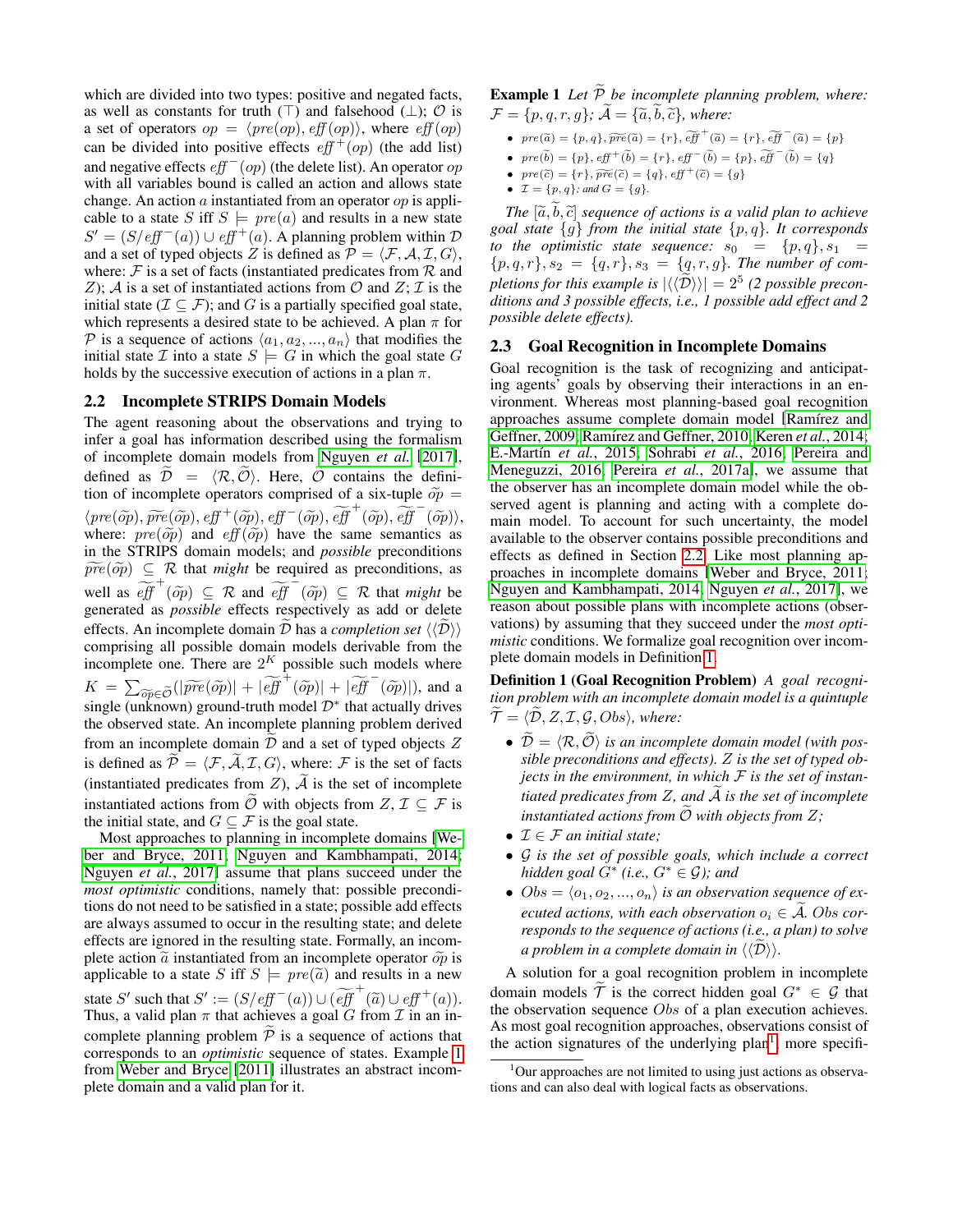cally, we observe incomplete actions with possible precondition and effects, in which some of the preconditions might be required and some effects might change the environment. While a full (or complete) observation sequence contains all of the action signatures of the plan executed by the observed agent, an incomplete observation sequence contains only a sub-sequence of actions of a plan and thus misses some of the actions actually executed in the environment.

# <span id="page-2-0"></span>3 Landmark Extraction in Incomplete Domains

In planning, landmarks are facts (or actions) that must be achieved (or executed) at some point along all valid plans to achieve a goal from an initial state [\[Hoffmann](#page-6-9) *et al.*, 2004]. Landmarks are often used to build heuristics for planning algorithms [\[Richter](#page-6-15) *et al.*, 2008; [Richter and Westphal, 2010\]](#page-6-16). Whereas landmark-based heuristics extract landmarks from complete and correct domain models in the planning literature, we extend the landmark extraction algorithm of Hoffmann *et al.* in [\[2004\]](#page-6-9) to extract *definite* and *possible* landmarks in incomplete STRIPS domain models. This algorithm uses a Relaxed Planning Graph (RPG), which is a leveled graph that ignores the delete-list effects of all actions, thus containing no mutex relations [\[Hoffmann and Nebel, 2001\]](#page-6-17). Once the RPG is built, this algorithm extracts a set of *landmark candidates* by back-chaining from the RPG level in which all facts of the goal state  $G$  are possible, and, for each fact  $g$  in  $G$ , it checks which facts must be true until the first level of the RPG. For example, if fact  $B$  is a landmark and all actions that achieve  $B$  share  $A$  as precondition, then  $A$  is a landmark candidate. To confirm that a landmark candidate is indeed a necessary condition, and thus a landmark, the algorithm builds a new RPG removing actions that achieve the landmark candidate and checks the solvability over this modified problem. If the modified problem is unsolvable, then the landmark candidate is a necessary landmark. This means that the actions that achieve the landmark candidate are necessary to solve the original planning problem. Deciding the solvability of a relaxed planning problem using an RPG structure can be done in polynomial time [\[Blum and Furst, 1997\]](#page-6-18).

We adapt the extraction algorithm from [Hoffmann](#page-6-9) *et*  $al.$   $[2004]$ <sup>[2](#page-2-2)</sup> to extract landmarks from incomplete domain models by building an Optimistic Relaxed Planning Graph (ORPG) instead of the original RPG. An ORPG is leveled graph that deals with incomplete domain models by assuming the most *optimistic* conditions. Thus, besides ignoring the delete-effects of all actions, this graph also ignores possible preconditions and possible delete-effects, whereas we use all possible add effects. The ORPG allows us to extract *definite* and *possible* landmarks, formalized in Definitions [2](#page-2-3) and [3.](#page-2-4)

<span id="page-2-3"></span>Definition 2 (Definite Landmark) *A definite landmark* LDef inite *is a fact (landmark) extracted from a known add effect*  $eff^+(a)$  *of an achiever*<sup>[3](#page-2-5)</sup> *a (action) in the ORPG.* 

<span id="page-2-6"></span>Definition 3 (Possible Landmark) *A possible landmark* LP ossible *is a fact (landmark) extracted from a possible add effect*  $\widetilde{eff}^+(a)$  *of an achiever* a *(action) in the ORPG*.



Figure 1: ORPG for Example [1.](#page-1-0) Green arrows represent preconditions, Orange arrows represent add effects, and Purple dashed arrows represent possible add effects. Light-Blue boxes represent the set of *definite* landmarks and Light-Yellow boxes represent the set of *possible* landmarks. Hexagons represent actions.

Figure [1](#page-2-6) shows the ORPG for Example [1.](#page-1-0) The set of *definite* landmarks is  $\{r, q\}$  (Light-Blue in Figure [1\)](#page-2-6), and the set of *possible* landmarks is  $\{p, q\}$  (Light-Yellow in Figure [1\)](#page-2-6). The classical landmark extraction algorithm from [Hoff](#page-6-9)[mann](#page-6-9) *et al.* (without the most *optimistic* conditions), returns  $\{p, r, q\}$  as landmarks ignoring q as a fact landmark because it does not assume the most *optimistic* condition that possible add effects always occur. Therefore, the a action was not considered as a possible achiever action. Although we use this modification to recognize goals in incomplete domain models, these landmarks can easily be used to build heuristics for planning in incomplete domains.

## <span id="page-2-1"></span>4 Heuristic Goal Recognition Approaches

Key to our goal recognition approaches are observing the evidence of achieved landmarks during observations to recognize which goal is more consistent with the observations. To do so, our approaches combine the concepts of *definite* and *possible* with that of *overlooked* landmarks. An overlooked landmark is an actual landmark, *i.e.*, a necessary fact for all valid plans towards a goal, that was not detected by approximate landmark extraction algorithms. Since we are dealing with incomplete domain models, and it is possible that they have few (or no) *definite* and/or *possible* landmarks, we extract *overlooked* landmarks from the evidence in the observations as we process them in order to enhance the set of landmarks useable by our heuristic. To find such landmarks we build a new ORPG removing observed actions that achieve a potentially *overlooked* fact landmark and check the solvability of this modified problem. If the modified problem is indeed unsolvable, then this fact is an *overlooked* landmark.

## 4.1 Goal Completion Heuristic

We now combine our notions of landmarks to develop a goal recognition heuristic for recognizing goals in incomplete domain models. Our heuristic estimates the correct goal in the set of candidate goals by calculating the ratio between achieved *definite* ( $A\mathcal{L}_G$ ), *possible* ( $A\mathcal{L}_G$ ), and *overlooked* ( $\mathcal{A} \mathcal{N} \mathcal{L}_G$ ) landmarks and the amount of *definite* ( $\mathcal{L}_G$ ), *possible*  $(\widetilde{\mathcal{L}}_G)$ , and *overlooked* ( $\mathcal{NL}_G$ ) landmarks. The esti-

<span id="page-2-4"></span><span id="page-2-2"></span><sup>&</sup>lt;sup>2</sup>We chose this specific algorithm due to its simplicity and runtime efficiency.

<span id="page-2-5"></span> $3<sup>3</sup>$ An achiever is an action at the level before a candidate landmark in the RPG that can be used to achieve this candidate landmark.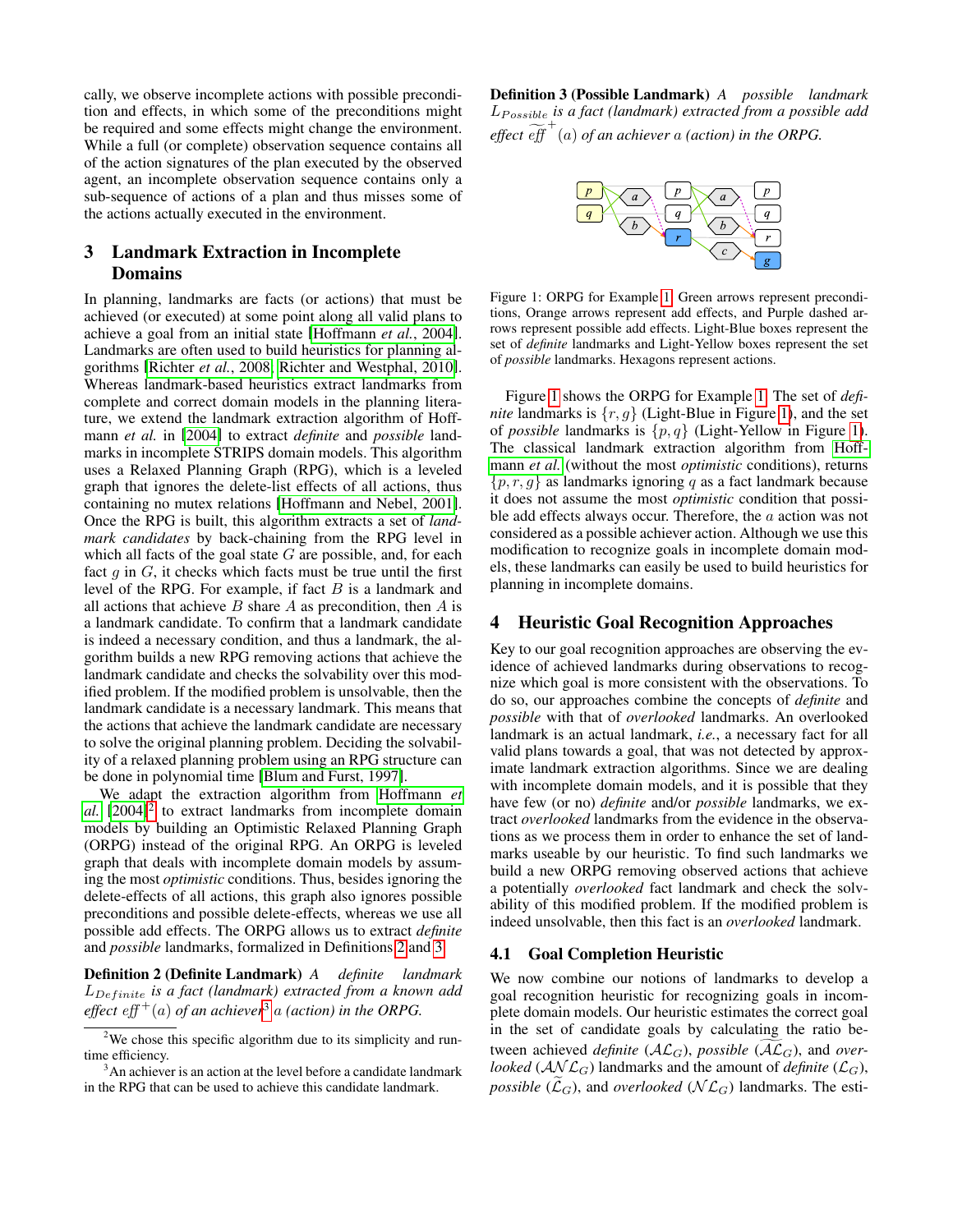mate computed using Equation [1](#page-3-1) represents the percentage of achieved landmarks for a candidate goal from observations.

<span id="page-3-1"></span>
$$
h_{\widetilde{GC}}(G) = \left(\frac{\mathcal{AL}_G + \widetilde{\mathcal{AL}}_G + \mathcal{ANL}_G}{\mathcal{L}_G + \widetilde{\mathcal{L}}_G + \mathcal{NL}_G}\right) \tag{1}
$$

### 4.2 Uniqueness Heuristic

Most goal recognition problems contain multiple candidate goals that share common fact landmarks, generating ambiguity that jeopardizes the goal completion heuristic. Clearly, landmarks that are common to multiple candidate goals are less useful for recognizing a goal than landmarks that exist for only a single goal. As a consequence, computing how unique (and thus informative) each landmark is can help disambiguate similar goals for a set of candidate goals. Our second goal recognition heuristic is based on this intuition, which we develop through the concept of *landmark uniqueness*, which is the inverse frequency of a landmark among the landmarks found in a set of candidate goals. Intuitively, a landmark L that occurs only for a single goal within a set of candidate goals has the maximum uniqueness value of 1. Equation [2](#page-3-2) formalizes the computation of the *landmark uniqueness value* for a landmark L and a set of landmarks for all candidate goals  $K<sub>G</sub>$ .

<span id="page-3-2"></span>
$$
L_{\text{Uniq}}(L, K_{\mathcal{G}}) = \left(\frac{1}{\sum_{\mathcal{L} \in K_{\mathcal{G}}} |\{L | L \in \mathcal{L}\}|}\right) \tag{2}
$$

Using the concept of *landmark uniqueness value*, we estimate which candidate goal is the intended one by summing the uniqueness values of the landmarks achieved in the observations. Unlike our previous heuristic, which estimates progress towards goal completion by analyzing just the set of achieved landmarks, the landmark-based uniqueness heuristic estimates the goal completion of a candidate goal  $G$  by calculating the ratio between the sum of the uniqueness value of the achieved landmarks of  $G$  and the sum of the uniqueness value of all landmarks of a goal G. Our new uniqueness heuristic also uses the concepts of *definite*, *possible*, and *overlooked* landmarks. We store the set of *definite* and *possible* landmarks of a goal G separately into  $\mathcal{L}_G$  and  $\mathcal{L}_G$ , and the set of *overlooked* landmarks into  $\mathcal{NL}_G$ . Thus, the uniqueness heuristic effectively weighs the completion value of a goal by the informational value of a landmark so that unique landmarks have the highest weight. To estimate goal completion using the *landmark uniqueness value*, we calculate the uniqueness value for every extracted (*definite*, *possible*, and *overlooked*) landmark in the set of landmarks of the candidate goals using Equation [2.](#page-3-2) Since we use three types of landmarks and they are stored in three different sets, we compute the landmark uniqueness value separately for them, storing the landmark uniqueness value of *definite* landmarks  $\mathcal{L}_G$  into  $\Upsilon_{\mathcal{L}}$ , the landmark uniqueness value of *possible* landmarks  $\widetilde{\mathcal{L}}_G$ into  $\Upsilon_{\tilde{c}}$ , and the landmark uniqueness value of *overlooked* landmarks  $N\mathcal{L}_G$  into  $\Upsilon_{\mathcal{NL}_G}$ . Our uniqueness heuristic is denoted as  $h_{\widetilde{UNIQ}}$  and formally defined in Equation 3.

$$
h_{\widetilde{UNIQ}}(G) = \left(\frac{\displaystyle\sum_{A_L \in \mathcal{AL}_G} \Upsilon_{\mathcal{L}}(\mathcal{A}_L) + \sum_{\widetilde{A_L} \in \widetilde{\mathcal{AL}_G}} \Upsilon_{\widetilde{\mathcal{L}}}(\widetilde{\mathcal{A}}_L) + \sum_{\mathcal{ANCE} \mathcal{ANC}_G} \Upsilon_{\mathcal{NC}}(\mathcal{ANL})}{\displaystyle\sum_{L \in \mathcal{L}_G} \Upsilon_{\mathcal{L}}(L) + \sum_{\widetilde{L} \in \widetilde{\mathcal{L}}_G} \Upsilon_{\widetilde{\mathcal{L}}}(\widetilde{L}) + \sum_{\mathcal{NL} \in \mathcal{NL}_G} \Upsilon_{\mathcal{NC}_G}(\mathcal{NL})} \right) (3)
$$

## <span id="page-3-0"></span>5 Experiments and Evaluation

We now describe the experiments carried out to evaluate our goal recognition and discuss the results over our new dataset.

## 5.1 Dataset and Setup

For experiments, we used openly available goal and plan recognition datasets [\[Pereira and Meneguzzi, 2017\]](#page-6-10), which contain thousands of recognition problems. These datasets contain large and non-trivial planning problems (with optimal and sub-optimal plans as observations) for 15 planning domains, including domains and problems from datasets that were developed by Ramírez and Geffner [\[2009;](#page-6-8) [2010\]](#page-6-7). All planning domains in these datasets are encoded using the STRIPS fragment of PDDL. Each goal/plan recognition problem in these datasets contains a complete domain definition, an initial state, a set of candidate goals, a correct hidden goal in the set of candidate goals, and an observation sequence. An observation sequence contains actions that represent an optimal or sub-optimal plan that achieves a correct hidden goal, and this observation sequence can be full or partial. A full observation sequence represents the whole plan that achieves the hidden goal, *i.e.*, 100% of the actions having been observed. A partial observation sequence represents a plan for the hidden goal, varying in 10%, 30%, 50%, or 70% of its actions having been observed. To evaluate our goal recognition approaches in incomplete domain models, we modify the domain models of these datasets by adding annotated possible preconditions and effects. Thus, the only modification to the original datasets is the generation of new, incomplete, domain models for each problem, varying the percentage of incompleteness in these domains.

We vary the percentage of incompleteness of a domain from 20% to 80%. For example, consider that a complete domain has, for all its actions, a total of 10 preconditions, 10 add effects, and 10 delete effects. A derived model with 20% of incompleteness needs to have 2 possible preconditions (8 known preconditions), 2 possible add effects (8 known add effects), and 2 possible delete effects (8 known delete effects), and so on for other percentages of incompleteness. Like [\[Nguyen and Kambhampati, 2014;](#page-6-13) [Nguyen](#page-6-6) *et al.*[, 2017\]](#page-6-6), we generated the incomplete domain models by following three steps involving randomly selected preconditions/effects: (1) move a percentage of known preconditions and effects into lists of possible preconditions and effects; (2) add possible preconditions from delete effects that are not preconditions of a corresponding operator; and (3) add into possible lists (of preconditions, add effects, or delete effects) predicates whose parameters fit into the operator signatures and are not precondition or effects of the operator. These three steps yield three different incomplete domain models from a complete domain model for each percentage of domain incompleteness with different possible lists of preconditions and effects. We ran all experiments using a single core of a 12 core Intel(R) Xeon(R) CPU E5-2620 v3 @ 2.40GHz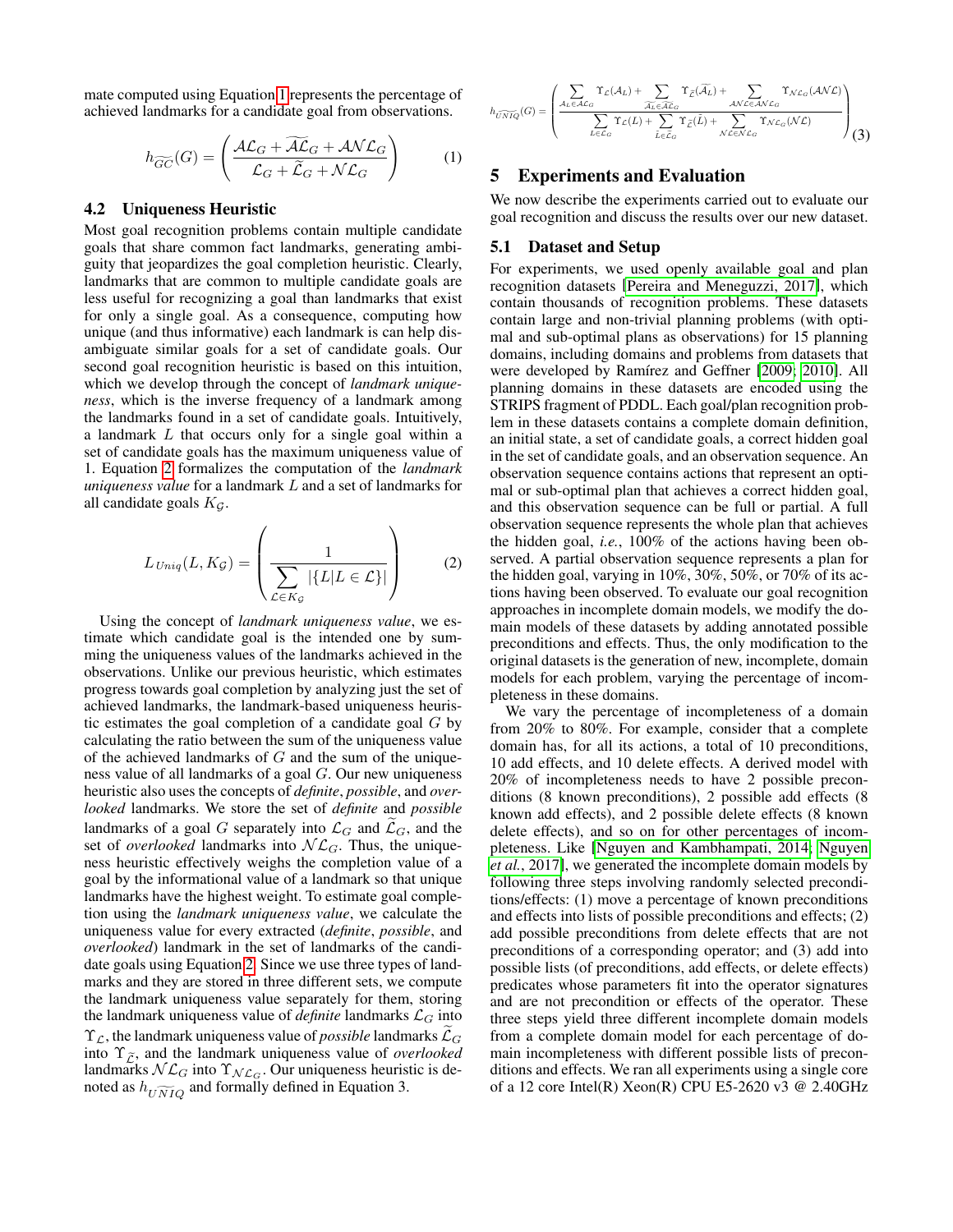with 16GB of RAM, and a JavaVM with a 2GB memory and a 2-minute time limit.

### 5.2 Evaluation Metrics

We evaluated our approaches using three metrics: recognition time in seconds (*Time*); *Accuracy* (*Acc* %)[4](#page-4-0) , representing the rate at which the the algorithm returns the correct goal  $G^*$ among the most likely goals in  $G$ ; and *Spread in*  $G(S)$  as the average number of returned goals. As each percentage of domain incompleteness has three different incomplete domain models, the percentage columns (20%, 40%, 60%, and 80%) in Table [1](#page-5-0) report averages for *Time*, *Acc* %, and *S* by taking into account the results of the three incomplete domain models. The first column of Table [1](#page-5-0) shows the total number of goal recognition problems for each domain name, and each row expresses averages for the number of candidate goals  $|\mathcal{G}|$ ; the percentage of the plan that was actually observed (% *Obs*); and the average number of observations per problem  $|Obs|$ .

We adapt the *Receiver Operating Characteristic* (ROC) curve metric to show the trade-off between true positive and false positive results. An ROC curve is often used to compare the true positive predictions as well as the false positive predictions of the experimented approaches. Here, each prediction result of our goal recognition approaches represents one point in the space, and thus, instead of a curve, our graphs show the spread of our results over ROC space. In the ROC space, the diagonal line represents a random guess to recognize a goal from observations. This diagonal line divides the ROC space in such a way that points above the diagonal represent good classification results (better than random guess), whereas points below the line represent poor results (worse than random guess). The best possible (perfect) prediction for recognizing goals are points in the upper left corner (0,100).

#### 5.3 Results

Table [1](#page-5-0) shows the experimental results of our goal recognition approaches in incomplete domain models. Our approaches yield high accuracy at low recognition time for most planning domains apart from IPC-GRID and SOKOBAN, which took substantial recognition time. SOKOBAN exceeds the time limit of 2 minutes for most goal recognition problems because this dataset contains large problems with a huge number of objects, leading to an even larger number of instantiated predicates and actions. For example, as domain incompleteness increases (*i.e.*, the ratio of possible to definite preconditions and effects), the number of possible actions (moving between cells and pushing boxes) in a grid with 9x9 cells and 5 boxes increases substantially because as there are very few definite preconditions for several possible preconditions. The average number of possible complete domain models  $|\langle\langle \tilde{\mathcal{D}} \rangle\rangle|$  is huge for several domains, showing that the task of goal recognition in incomplete domains models is quite difficult and complex.

Figure [2](#page-5-1) shows four ROC space graphs corresponding to recognition performance over the four percentages of domain incompleteness we used in our experiments. We aggregate multiple recognition problems for all domains and plot these results in ROC space varying the percentage of domain incompleteness. Although the true positive rate is high for most recognition problems at most percentages of domain incompleteness, as the percentage of domain incompleteness increases, the false positive rate also increases, leading to several problems being recognized with a performance close to the random guess line. This happens because the number of extracted landmarks decreases significantly as the number of definite preconditions and effects diminishes, and consequently, all candidate goals have few (if any) landmarks. For example, in several cases in which domain incompleteness is 60% and 80%, the set of landmarks is quite similar, leading our approaches to return more than one candidate goal (increasing the *Spread* in  $G$ ) as the correct one. Thus, there is more uncertainty in the result of the recognition process as incompleteness increases.

## 6 Conclusions and Future Work

We have developed a novel goal recognition approaches that deal with incomplete domain models that represent *possible* preconditions and effects besides traditional models where such information is assumed to be *known*. The main contributions of this paper include the formalization of goal recognition in incomplete domains, two heuristic approaches for such goal recognition, novel notions of landmarks for incomplete domains, and a dataset to evaluate the performance of such approaches. Our novel notions of landmarks include that of possible landmarks for incomplete domains as well as overlooked landmarks that allow us to compensate fast but non-exhaustive landmark extraction algorithms, the latter of which can also be employed to improve existing goal and plan recognition approaches [\[Pereira and Meneguzzi, 2016;](#page-6-3) Pereira *et al.*[, 2017b;](#page-6-19) Pereira *et al.*[, 2017a\]](#page-6-4). Experiments over thousands of goal recognition problems in 15 planning domain models show that our approaches are fast and accurate when dealing with incomplete domains at all variations of observability and domain incompleteness.

Although our results are significant, this is just the first work to solve the problem of goal recognition in incomplete domains and a number of refinements can be investigated as future work. Since our approaches only explore the set of possible add effects to build an ORPG, we can further improve our approaches by exploring the set of possible preconditions for extracting landmarks. Second, we intend to use a propagated RPG to reason about impossible incomplete domain models, much like in [\[Weber and Bryce, 2011\]](#page-6-12), to build a planning heuristic. Third, we aim to use a bayesian framework to compute probabilistic estimations of which possible complete domain is most consistent with the observations. Fourth, we can use recent work on the refinement of incomplete domain models based on plan traces [Zhuo *et al.*[, 2013\]](#page-6-20) as part of a complete methodology to infer domains with incomplete information based on plan traces. Finally, and most importantly, being able to recognize goals in incomplete domains allows us to employ learning techniques to automated domain modeling [Jiménez *et al.*, 2012] and cope with its

<span id="page-4-0"></span><sup>4</sup>This metric is analogous to the *Quality* (Q) metric , used for most planning-based goal recognition approaches [Ramírez and [Geffner, 2009;](#page-6-8) Ramírez and Geffner, 2010; E.-Martín et al., 2015; [Sohrabi](#page-6-1) *et al.*, 2016].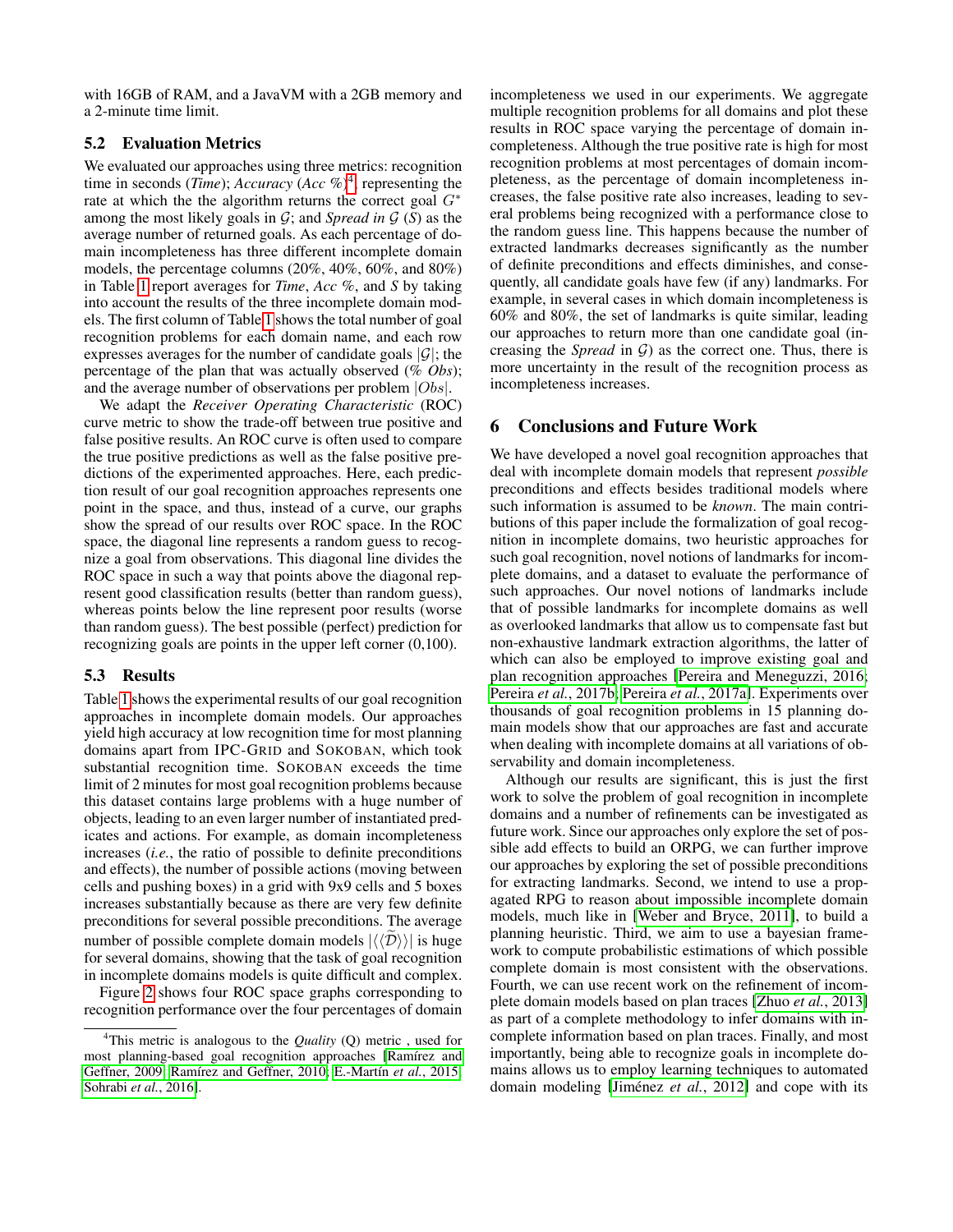<span id="page-5-0"></span>

| Incompleteness of $\tilde{\mathcal{D}}$ (%)                                    |                 |              |                                             | 20%            |                  |                                    |                |                | 40%                    |                  |                   |                        |                  | 60%            |                        |                  |                  |                                   | 80%              |                 |                        |                  |                  |                        |                  |                |                |
|--------------------------------------------------------------------------------|-----------------|--------------|---------------------------------------------|----------------|------------------|------------------------------------|----------------|----------------|------------------------|------------------|-------------------|------------------------|------------------|----------------|------------------------|------------------|------------------|-----------------------------------|------------------|-----------------|------------------------|------------------|------------------|------------------------|------------------|----------------|----------------|
|                                                                                |                 |              | $\overline{h}_{\widetilde{\underline{GC}}}$ |                |                  | $h_{\underline{U\widetilde{NI}Q}}$ |                |                | $h_{\widetilde{GC}}$   |                  |                   | $h_{U\widetilde{NIQ}}$ |                  |                | $h_{\widetilde{GC}}$   |                  |                  | $h_{\overline{U\widetilde{N}IQ}}$ |                  |                 | $h_{\widetilde{GC}}$   |                  |                  | $h_{U\widetilde{NLO}}$ |                  |                |                |
| #                                                                              | $ \mathcal{G} $ | Obs(%)<br>10 | Obs<br>1.82                                 | Time<br>0.049  | Acc %<br>33.7%   | $\overline{S}$<br>1.45             | Time<br>0.044  | Acc %<br>18.4% | $\overline{S}$<br>1.66 | Time<br>0.034    | Acc %             | $\overline{S}$         | Time<br>0.031    | Acc %          | $\overline{S}$<br>2.57 | Time<br>0.039    | Acc %            | $\overline{S}$<br>2.46            | Time<br>0.035    | Acc %<br>32.5%  | $\overline{S}$<br>1.88 | Time<br>0.041    | Acc %            | 2.89                   | Time<br>0.037    | Acc %          | $\overline{S}$ |
| <b>В</b> LOCKS<br>(12192)                                                      |                 | 30           | 4.93                                        | 0.050          | 44.9%            | 1.33                               | 0.046          | 41.5%          | 1.07                   | 0.051            | 29.3%<br>50.9%    | 1.74<br>1.67           | 0.050            | 28.7%<br>50.9% | 1.06                   | 0.054            | 41.1%<br>60.8%   | 2.04                              | 0.052            | 50.9%           | 1.05                   | 0.058            | 45.0%<br>56.4%   | 2.11                   | 0.055            | 32.2%<br>51.1% | 2.78<br>1.05   |
|                                                                                | 20.3            | 50           | 7.66                                        | 0.053          | 52.6%            | 1.31                               | 0.052          | 52.0%          | 1.06                   | 0.060            | 62.1%             | 1.54                   | 0.059            | 61.4%          | 1.02                   | 0.061            | 69.8%            | 1.69                              | 0.061            | 61.1%           | 1.02                   | 0.067            | 65.0%            | 1.71                   | 0.065            | 59.5%          | 1.04           |
|                                                                                |                 | 70           | 11.1                                        | 0.059          | 72.4%            | 1.33                               | 0.058          | 69.5%          | 1.04                   | 0.065            | 76.6%             | 1.44                   | 0.063            | 76.6%          | 1.02                   | 0.069            | 85.8%            | 1.67                              | 0.066            | 75.3%           | 1.02                   | 0.071            | 82.2%            | 1.76                   | 0.068            | 73.8%          | 1.04           |
|                                                                                |                 | 100<br>10    | 14.5                                        | 0.062<br>0.004 | 94.6%            | 1.32                               | 0.057          | 83.7%<br>44.4% | 1.09                   | 0.067<br>0.003   | 96.4%<br>84.4%    | 1.38                   | 0.066<br>0.003   | 96.0%          | 1.08                   | 0.078            | 99.6%<br>57.8%   | 1.61                              | 0.070<br>0.004   | 94.2%<br>60.0%  | 1.06<br>1.40           | 0.081<br>0.005   | 99.3%<br>80.0%   | 1.66                   | 0.077<br>0.005   | 93.5%<br>75.6% | 1.11           |
| CAMPUS<br>(900)                                                                | 2.0             | 30           | 1.0<br>2.0                                  | 0.006          | 75.6%<br>77.8%   | 1.22<br>1.11                       | 0.003<br>0.005 | 55.6%          | 1.0<br>1.0             | 0.006            | 80.0%             | 1.24<br>1.22           | 0.005            | 51.1%<br>68.9% | 1.11<br>1.09           | 0.005<br>0.008   | 62.2%            | 1.29<br>1.24                      | 0.007            | 73.3%           | 1.29                   | 0.007            | 84.4%            | 1.49<br>1.47           | 0.007            | 86.7%          | 1.58<br>1.42   |
|                                                                                |                 | 50           | 3.0                                         | 0.007          | 91.1%            | 1.11                               | 0.006          | 73.3%          | 1.02                   | 0.008            | 91.1%             | 1.13                   | 0.007            | 82.2%          | 1.04                   | 0.009            | 64.4%            | 1.16                              | 0.008            | 77.8%           | 1.24                   | 0.009            | 77.8%            | 1.47                   | 0.009            | 73.3%          | 1.31           |
|                                                                                |                 | 70           | 4.47                                        | 0.006          | 97.8%            | 1.02                               | 0.005          | 82.2%          | 1.0                    | 0.007            | 95.6%             | 1.09                   | 0.007            | 93.3%          | 1.0                    | 0.011            | 77.8%            | 1.09                              | 0.010            | 84.4%           | 1.02                   | 0.011            | 82.2%            | 1.29                   | 0.010            | 68.9%          | 1.22           |
|                                                                                |                 | 100<br>10    | 5.4<br>3.13                                 | 0.009<br>0.079 | 100.0%<br>30.2%  | 1.0<br>1.38                        | 0.008<br>0.079 | 82.2%<br>37.7% | 1.0<br>1.35            | 0.009<br>0.071   | 97.8%<br>37.3%    | 1.09<br>1.87           | 0.009<br>0.063   | 95.6%<br>48.0% | 1.04<br>2.01           | 0.010<br>0.075   | 86.7%<br>39.3%   | 1.13<br>2.01                      | 0.009<br>0.075   | 84.4%<br>44.0%  | 1.0<br>2.02            | 0.012<br>0.067   | 86.7%<br>52.8%   | 1.24<br>2.68           | 0.010<br>0.060   | 75.6%<br>53.6% | 1.18<br>2.81   |
|                                                                                |                 | 30           | 8.61                                        | 0.079          | 40.5%            | 1.33                               | 0.071          | 49.2%          | 1.08                   | 0.067            | 57.5%             | 1.62                   | 0.063            | 55.6%          | 1.10                   | 0.083            | 48.0%            | 1.47                              | 0.075            | 52.0%           | 1.10                   | 0.075            | 67.1%            | 2.37                   | 0.071            | 57.9%          | 1.40           |
|                                                                                | 8.9             | 50           | 14.04                                       | 0.079          | 61.5%            | 1.32                               | 0.075          | 67.9%          | 1.04                   | 0.075            | 75.8%             | 1.38                   | 0.071            | 72.2%          | 1.03                   | 0.087            | 63.9%            | 1.35                              | 0.087            | 69.0%           | 1.05                   | 0.095            | 86.5%            | 1.85                   | 0.087            | 79.4%          | 1.15           |
|                                                                                |                 | 70           | 19.71                                       | 0.079          | 78.6%            | 1.28                               | 0.079          | 81.3%          | 1.04                   | 0.079            | 90.5%             | 1.28                   | 0.075            | 85.3%          | 1.02                   | 0.099            | 79.8%            | 1.33                              | 0.095            | 80.2%           | 1.02                   | 0.107            | 92.1%            | 1.71                   | 0.103            | 88.1%          | 1.06           |
|                                                                                |                 | 100<br>10    | 27.43<br>2.61                               | 0.083<br>0.282 | 89.3%<br>35.3%   | 1.11<br>1.45                       | 0.083<br>0.280 | 91.7%<br>36.9% | 1.02<br>1.79           | 0.083<br>0.310   | 100.0%<br>36.1%   | 1.08<br>1.37           | 0.083<br>0.303   | 96.4%<br>40.5% | 1.01<br>1.64           | 0.107<br>0.346   | 90.5%<br>36.1%   | 1.17<br>2.01                      | 0.107<br>0.330   | 89.3%<br>43.7%  | 1.01<br>1.90           | 0.119<br>0.378   | 98.8%<br>53.6%   | 1.46<br>3.13           | 0.119<br>0.355   | 96.4%<br>46.8% | 1.12<br>2.17   |
| $\begin{array}{c} \text{DrIVER} \\ \text{(4368)} \end{array}$<br>DWR<br>(4368) | 7.1<br>7.3      | 30           | 6.96                                        | 0.307          | 45.2%            | 1.90                               | 0.299          | 45.6%          | 1.15                   | 0.325            | 47.2%             | 1.86                   | 0.311            | 45.2%          | 1.11                   | 0.363            | 43.7%            | 1.92                              | 0.358            | 46.8%           | 1.12                   | 0.406            | 60.7%            | 2.01                   | 0.401            | 57.5%          | 1.23           |
|                                                                                |                 | 50           | 11.18                                       | 0.329          | 56.0%            | 1.32                               | 0.312          | 62.7%          | 1.10                   | 0.344            | 63.5%             | 1.73                   | 0.329            | 69.4%          | 1.08                   | 0.392            | 61.1%            | 1.84                              | 0.377            | 63.9%           | 1.08                   | 0.424            | 79.0%            | 1.95                   | 0.395            | 77.8%          | 1.14           |
|                                                                                |                 | 70           | 15.64                                       | 0.331          | 69.0%            | 1.26                               | 0.319          | 79.4%          | 1.13                   | 0.339            | 75.4%             | 1.62                   | 0.326            | 82.5%          | 1.11                   | 0.409            | 72.2%            | 1.76                              | 0.400            | 77.4%           | 1.05                   | 0.452            | 90.1%            | 1.89                   | 0.434            | 88.5%          | 1.07           |
|                                                                                |                 | 100<br>10    | 21.71<br>5.71                               | 0.338<br>0.221 | 78.6%<br>19.0%   | 1.21<br>1.31                       | 0.325<br>0.208 | 90.5%<br>31.7% | 1.12<br>1.20           | 0.341<br>0.365   | 82.1%<br>44.0%    | 1.46<br>2.42           | 0.330<br>0.326   | 86.9%<br>47.2% | 1.07<br>2.34           | 0.428<br>0.413   | 79.8%<br>48.8%   | 1.65<br>3.65                      | 0.412<br>0.401   | 88.1%<br>36.9%  | 1.05<br>1.67           | 0.464<br>0.468   | 95.2%<br>63.9%   | 1.82<br>4.15           | 0.423<br>0.425   | 92.9%<br>56.3% | 1.05<br>3.15   |
|                                                                                |                 | 30           | 16.0                                        | 0.237          | 37.3%            | 1.26                               | 0.220          | 50.8%          | 1.08                   | 0.392            | 66.3%             | 1.88                   | 0.371            | 54.8%          | 1.33                   | 0.449            | 72.6%            | 2.97                              | 0.424            | 53.6%           | 1.19                   | 0.603            | 77.0%            | 3.34                   | 0.548            | 59.9%          | 1.46           |
|                                                                                |                 | 50           | 26.21                                       | 0.274          | 50.0%            | 1.27                               | 0.251          | 62.3%          | 1.06                   | 0.348            | 75.0%             | 1.58                   | 0.326            | 65.5%          | 1.12                   | 0.480            | 80.2%            | 1.65                              | 0.456            | 63.5%           | 1.10                   | 0.718            | 84.1%            | 2.58                   | 0.653            | 62.7%          | 1.15           |
|                                                                                |                 | 70<br>100    | 36.86<br>51.89                              | 0.279<br>0.286 | 67.1%<br>85.7%   | 1.20<br>1.10                       | 0.264<br>0.270 | 80.2%<br>92.9% | 1.02<br>1.02           | 0.484<br>0.507   | 91.7%<br>98.8%    | 1.36<br>1.23           | 0.431<br>0.489   | 80.2%<br>95.2% | 1.04<br>1.01           | 0.561<br>0.624   | 91.7%<br>100.0%  | 1.31<br>1.04                      | 0.508<br>0.575   | 79.8%<br>95.2%  | 1.04<br>1.04           | 0.802<br>0.917   | 92.9%<br>100.0%  | 2.25<br>2.12           | 0.772<br>0.861   | 80.6%<br>96.4% | 1.04<br>1.04   |
|                                                                                |                 | 10           | 2.93                                        | 0.071          | 73.8%            | 1.59                               | 0.068          | 51.2%          | 1.35                   | 0.083            | 62.7%             | 1.71                   | 0.081            | 48.4%          | 1.22                   | 0.091            | 67.9%            | 2.02                              | 0.087            | 61.9%           | 1.54                   | 0.098            | 80.6%            | 3.10                   | 0.094            | 64.3%          | 1.94           |
| FERRY<br>(4368)                                                                | 7.6             | 30           | 7.68                                        | 0.075          | 94.0%            | 1.43                               | 0.073          | 69.0%          | 1.08                   | 0.102            | 87.7%             | 1.62                   | 0.095            | 71.8%          | 1.08                   | 0.110            | 85.7%            | 1.78                              | 0.104            | 77.0%           | 1.10                   | 0.113            | 88.9%            | 1.97                   | 0.108            | 73.8%          | 1.15           |
|                                                                                |                 | 50           | 12.36                                       | 0.087          | 98.8%            | 1.32                               | 0.084          | 73.4%          | 1.02                   | 0.103            | 96.0%             | 1.44                   | 0.099            | 76.2%          | 1.06                   | 0.126            | 95.6%            | 1.63                              | 0.110            | 79.8%           | 1.04                   | 0.125            | 92.5%            | 1.85                   | 0.112            | 76.2%          | 1.07           |
|                                                                                |                 | 70<br>100    | 17.36<br>24.21                              | 0.095<br>0.112 | 100.0%<br>100.0% | 1.24<br>1.0                        | 0.088<br>0.106 | 82.1%<br>88.1% | 1.02<br>1.02           | 0.117<br>0.129   | 100.0%<br>100.0%  | 1.37<br>1.0            | 0.112<br>0.118   | 86.5%<br>88.1% | 1.02<br>1.04           | 0.138<br>0.141   | 100.0%<br>100.0% | 1.58<br>1.0                       | 0.125<br>0.133   | 93.3%<br>100.0% | 1.02<br>1.0            | 0.153<br>0.153   | 100.0%<br>100.0% | 1.11<br>1.02           | 0.144<br>0.140   | 90.9%<br>97.6% | 1.02<br>1.02   |
| INTRUSION<br>(5580)                                                            | 16.7            | 10           | 1.92                                        | 0.022          | 46.7%            | 2.07                               | 0.020          | 18.1%          | 3.1                    | 0.034            | 34.6%             | 1.92                   | 0.032            | 16.2%          | 2.08                   | 0.043            | 25.7%            | 2.39                              | 0.040            | 40.0%           | 6.43                   | 0.049            | 16.5%            | 1.82                   | 0.044            | 67.0%          | 10.69          |
|                                                                                |                 | 30           | 4.48                                        | 0.031          | 86.3%            | 1.31                               | 0.030          | 41.9%          | 1.57                   | 0.039            | 65.7%             | 1.45                   | 0.037            | 50.5%          | 1.03                   | 0.046            | 34.9%            | 2.68                              | 0.044            | 48.9%           | 2.28                   | 0.050            | 23.8%            | 1.97                   | 0.049            | 61.6%          | 6.93           |
|                                                                                |                 | 50<br>70     | 6.7<br>9.55                                 | 0.038<br>0.049 | 93.7%<br>95.2%   | 1.15<br>1.12                       | 0.033<br>0.047 | 55.9%<br>60.6% | 1.52<br>1.52           | 0.041<br>0.052   | 79.4%<br>85.7%    | 1.24<br>1.17           | 0.040<br>0.049   | 62.2%<br>72.4% | 1.04<br>1.01           | 0.048<br>0.059   | 49.2%<br>61.0%   | 2.81<br>2.79                      | 0.045<br>0.056   | 58.1%<br>63.8%  | 1.78<br>1.76           | 0.053<br>0.066   | 31.4%<br>44.1%   | 2.18<br>2.27           | 0.052<br>0.064   | 63.8%<br>69.8% | 5.7<br>4.37    |
|                                                                                |                 | 100          | 13.07                                       | 0.053          | 100.0%           | 1.03                               | 0.052          | 62.2%          | 1.51                   | 0.060            | 87.4%             | 1.13                   | 0.059            | 79.3%          | 1.02                   | 0.062            | 87.4%            | 3.27                              | 0.058            | 70.4%           | 1.76                   | 0.074            | 58.5%            | 2.21                   | 0.067            | 83.0%          | 3.14           |
|                                                                                |                 | 10           | 2.8                                         | 0.492          | 28.8%            | 1.08                               | 0.484          | 28.8%          | 2.16                   | 0.924            | 30.4%             | 3.24                   | 0.622            | 30.4%          | 3.24                   | 7.083            | 45.1%            | 3.24                              | 6.801            | 49.5%           | 4.16                   | 13.532           | 99.1%            | 7.58                   | 12.831           | 96.9%          | 7.62           |
| IPC-GRID<br>(8076)                                                             | 8.7             | 30           | 7.49                                        | 0.496          | 45.1%            | 1.19                               | 0.488          | 44.4%          | 1.19                   | 0.946            | 44.1%             | 2.76                   | 0.714            | 42.5%          | 2.76                   | 8.499            | 46.8%            | 2.76                              | 6.955            | 61.9%           | 2.82                   | 14.294           | 99.3%            | 6.01                   | 13.674           | 97.2%          | 5.79           |
|                                                                                |                 | 50<br>70     | 12.02<br>17.16                              | 0.498<br>0.503 | 66.7%<br>73.4%   | 1.11<br>1.10                       | 0.495<br>0.501 | 57.5%<br>63.0% | 1.11<br>1.07           | 0.968<br>1.232   | $66.8\%$<br>75.5% | 2.06<br>1.83           | 0.75<br>0.891    | 66.0%<br>72.5% | 2.06<br>1.83           | 9.547<br>10.259  | 58.6%<br>67.8%   | 2.06<br>1.83                      | 7.231<br>8.414   | 69.5%<br>75.6%  | 2.15<br>1.83           | 15.063<br>15.588 | 99.8%<br>99.3%   | 3.99<br>3.22           | 14.119<br>14.72  | 98.3%<br>98.7% | 3.84<br>3.06   |
|                                                                                |                 | 100          | 21.84                                       | 0.533          | 82.5%            | 1.05                               | 0.516          | 67.8%          | 1.07                   | 1.317            | 85.7%             | 1.06                   | 0.945            | 81.0%          | 1.06                   | 10.571           | 81.4%            | 1.46                              | 9.765            | 80.3%           | 1.06                   | 16.208           | 100.0%           | 2.26                   | 15.051           | 100.0%         | 1.01           |
| $K$ ITCHEN $(900)$                                                             | 3.0             | 10           | 1.33                                        | 0.002          | 51.1%            | 1.47                               | 0.002          | 57.8%          | 2.11                   | 0.003            | 15.6%             | 1.33                   | 0.002            | 33.3%          | 1.64                   | 0.003            | 26.7%            | 1.07                              | 0.003            | 53.3%           | 1.56                   | 0.005            | 57.8%            | 1.33                   | 0.004            | 57.8%          | 1.33           |
|                                                                                |                 | 30<br>50     | 3.33<br>4.0                                 | 0.004<br>0.006 | 40.0%<br>53.3%   | 1.18<br>1.07                       | 0.003<br>0.005 | 68.9%<br>60.0% | 1.44<br>1.29           | 0.006<br>0.008   | 26.7%<br>48.9%    | 1.29                   | 0.005<br>0.007   | 64.4%<br>62.2% | 1.58<br>1.4            | 0.005<br>0.008   | 33.3%<br>37.8%   | 1.07<br>1.04                      | 0.005<br>0.009   | 60.0%<br>51.1%  | 1.29<br>1.36           | 0.007<br>0.009   | 48.9%            | 1.33<br>1.33           | 0.006<br>0.008   | 48.9%<br>48.9% | 1.33           |
|                                                                                |                 | 70           | 5.0                                         | 0.008          | 71.1%            | 1.21                               | 0.007          | 62.2%          | 1.13                   | 0.008            | 53.3%             | 1.36<br>1.33           | 0.008            | 53.3%          | 1.38                   | 0.008            | 46.7%            | 1.09                              | 0.008            | 42.2%           | 1.29                   | 0.009            | 48.9%<br>44.4%   | 1.33                   | 0.009            | 46.7%          | 1.33<br>1.44   |
|                                                                                |                 | 100          | 7.47                                        | 0.008          | 73.3%            | 1.21                               | 0.007          | 77.8%          | 1.11                   | 0.008            | 48.9%             | 1.33                   | 0.008            | 62.2%          | 1.31                   | 0.010            | 42.2%            | 1.09                              | 0.009            | 44.4%           | 1.29                   | 0.010            | 48.9%            | 1.33                   | 0.010            | 57.8%          | 1.78           |
| $\frac{L_{\rm OGISTICS}}{(8076)}$                                              | 10.5            | 10           | 2.82                                        | 0.205          | 42.5%            | 2.01                               | 0.200          | 41.6%          | 1.98                   | 0.273            | 52.3%             | 2.72                   | 0.266            | 53.8%          | 2.42                   | 0.233            | 59.0%            | 4.07                              | 0.229            | 60.3%           | 3.85                   | 0.312            | 80.8%            | 5.51                   | 0.295            | 77.8%          | 5.43           |
|                                                                                |                 | 30<br>50     | 8.01<br>13.07                               | 0.227<br>0.246 | 66.0%<br>81.5%   | 1.53<br>1.31                       | 0.227<br>0.221 | 60.3%<br>70.4% | 1.17<br>1.09           | 0.314<br>0.349   | 72.5%<br>81.0%    | 1.68<br>1.53           | 0.303<br>0.325   | 62.5%<br>73.0% | 1.12<br>1.07           | 0.301<br>0.355   | 79.3%<br>85.6%   | 2.85<br>2.21                      | 0.299<br>0.340   | 72.1%<br>81.0%  | 2.12<br>1.68           | 0.436<br>0.514   | 88.9%<br>92.6%   | 3.08<br>2.23           | 0.394<br>0.466   | 77.1%<br>82.6% | 2.36<br>1.82   |
|                                                                                |                 | 70           | 18.33                                       | 0.271          | 91.7%            | 1.14                               | 0.265          | 75.2%          | 1.03                   | 0.362            | 93.2%             | 1.19                   | 0.354            | 85.0%          | 1.02                   | 0.401            | 93.5%            | 1.45                              | 0.377            | 87.4%           | 1.13                   | 0.546            | 97.6%            | 1.44                   | 0.508            | 89.5%          | 1.19           |
|                                                                                |                 | 100          | 24.41                                       | 0.312          | 97.3%            | 1.04                               | 0.240          | 78.7%          | 1.02                   | 0.383            | 99.5%             | 1.08                   | 0.377            | 93.4%          | 1.03                   | 0.419            | 97.3%            | 1.09                              | 0.444            | 100.0%          | 1.0                    | 0.567            | 100.0%           | 1.02                   | 0.451            | 99.5%          | 1.01           |
| MICONIC<br>(4368)                                                              | 6.0             | 10<br>30     | 3.96                                        | 0.282          | 56.3%            | 1.58<br>1.29                       | 0.278          | 48.0%          | 1.25                   | 0.361<br>0.339   | 84.5%             | 2.21                   | 0.353<br>0.325   | 57.9%          | 2.19                   | 0.306<br>0.348   | 64.7%            | 2.93                              | 0.294<br>0.336   | 54.8%           | 1.84<br>1.17           | 0.302<br>0.353   | 68.7%            | 3.12<br>2.07           | 0.290<br>0.340   | 59.1%<br>75.0% | 2.2            |
|                                                                                |                 | 50           | 11.14<br>18.07                              | 0.286<br>0.294 | 81.3%<br>94.4%   | 1.19                               | 0.272<br>0.281 | 77.4%<br>91.3% | 1.13<br>1.02           | 0.341            | 95.2%<br>97.2%    | 1.67<br>1.31           | 0.340            | 77.0%<br>89.7% | 1.24<br>1.06           | 0.355            | 81.7%<br>88.9%   | 1.82<br>1.46                      | 0.348            | 73.0%<br>87.3%  | 1.05                   | 0.366            | 83.3%<br>87.7%   | 1.79                   | 0.357            | 83.7%          | 1.34<br>1.21   |
|                                                                                |                 | 70           | 25.32                                       | 0.315          | 98.4%            | 1.07                               | 0.284          | 96.8%          | 1.01                   | 0.347            | 99.6%             | 1.13                   | 0.343            | 97.2%          | 1.02                   | 0.362            | 92.5%            | 1.51                              | 0.349            | 94.4%           | 1.04                   | 0.370            | 94.8%            | 1.26                   | 0.361            | 90.9%          | 1.03           |
|                                                                                |                 | 100          | 35.57                                       | 0.324          | 100.0%           | 1.02                               | 0.311          | 100.0%         | 1.02                   | 0.351            | 100.0%            | 1.02                   | 0.349            | 100.0%         | 1.02                   | 0.373            | 94.0%            | 1.07                              | 0.355            | 97.6%           | 1.02                   | 0.384            | 100.0%           | 1.26                   | 0.380            | 100.0%         | 1.02           |
| $\overset{\text{ROVERS}}{\left(4368\right)}$                                   | 6.0             | 10<br>30     | 3.0<br>7.93                                 | 0.579<br>0.583 | 51.6%<br>64.7%   | 1.81<br>1.49                       | 0.567<br>0.571 | 45.2%<br>65.5% | 1.31<br>1.11           | 0.659<br>0.676   | 41.7%<br>57.9%    | 1.88<br>1.49           | 0.648<br>0.663   | 52.0%<br>61.5% | 1.32<br>1.07           | 0.738<br>0.746   | 41.3%<br>61.5%   | 1.94<br>1.78                      | 0.726<br>0.709   | 51.6%<br>57.9%  | 1.60<br>1.17           | 0.675<br>0.753   | 68.7%<br>81.0%   | 3.19<br>2.45           | 0.661<br>0.721   | 61.5%<br>63.5% | 2.80<br>1.63   |
|                                                                                |                 | 50           | 12.75                                       | 0.591          | 76.2%            | 1.19                               | 0.575          | 79.4%          | 1.04                   | 0.687            | 79.4%             | 1.28                   | 0.675            | 82.5%          | 1.02                   | 0.768            | 78.2%            | 1.49                              | 0.753            | 78.6%           | 1.04                   | 0.782            | 92.5%            | 1.96                   | 0.755            | 76.6%          | 1.05           |
|                                                                                |                 | 70           | 17.96                                       | 0.595          | 88.9%            | 1.13                               | 0.579          | 90.9%          | 1.01                   | 0.702            | 86.9%             | 1.14                   | 0.695            | 90.9%          | 1.02                   | 0.806            | 90.5%            | 1.26                              | 0.799            | 90.5%           | 1.01                   | 0.794            | 99.6%            | 1.74                   | 0.783            | 92.1%          | 1.02           |
|                                                                                |                 | 100          | 24.93                                       | 0.602          | 94.0%            | 1.07                               | 0.583          | 95.2%          | 1.0                    | 0.714            | 92.9%             | 1.04                   | 0.701            | 94.0%          | 1.02                   | 0.821            | 97.6%            | 1.12                              | 0.815            | 98.8%           | 1.01                   | 0.845            | 100.0%           | 1.28                   | 0.843            | 98.8%          | 1.0            |
| $\begin{array}{c} \text{SATELLITE} \\ \text{(4368)} \end{array}$               | 6.4             | 10<br>30     | 2.07<br>5.43                                | 0.105<br>0.119 | 50.0%<br>59.9%   | 1.88<br>1.52                       | 0.100<br>0.112 | 41.7%<br>53.2% | 1.89<br>1.21           | 0.108<br>0.124   | 50.4%<br>63.1%    | 2.06<br>1.63           | 0.102<br>0.115   | 47.6%<br>65.1% | 2.09<br>1.26           | 0.112<br>0.128   | 58.3%<br>71.8%   | 2.02<br>1.66                      | 0.107<br>0.119   | 48.8%<br>65.1%  | 1.93<br>1.23           | 0.124<br>0.131   | 65.1%<br>75.8%   | 2.46<br>1.77           | 0.115<br>0.127   | 56.0%<br>69.8% | 2.45<br>1.28   |
|                                                                                |                 | 50           | 8.71                                        | 0.123          | 65.1%            | 1.25                               | 0.118          | 65.1%          | 1.12                   | 0.141            | 75.0%             | 1.37                   | 0.130            | 75.0%          | 1.09                   | 0.152            | 81.0%            | 1.46                              | 0.144            | 76.6%           | 1.11                   | 0.155            | 85.3%            | 1.52                   | 0.147            | 79.8%          | 1.08           |
|                                                                                |                 | 70           | 12.29                                       | 0.143          | 72.6%            | 1.14                               | 0.137          | 71.8%          | 1.05                   | 0.155            | 85.7%             | 1.29                   | 0.151            | 89.7%          | 1.06                   | 0.164            | 86.1%            | 1.19                              | 0.159            | 85.3%           | 1.06                   | 0.173            | 90.9%            | 1.26                   | 0.165            | 90.9%          | 1.05           |
|                                                                                |                 | 100<br>10    | 16.89<br>3.18                               | 0.158<br>1.339 | 82.1%<br>26.6%   | 1.08<br>1.33                       | 0.146<br>0.861 | 85.7%<br>34.1% | 1.0<br>1.41            | 0.169<br>Timeout | 95.2%             | 1.06                   | 0.167<br>Timeout | 97.6%          | 1.01                   | 0.173<br>Timeout | 94.0%            | 1.08                              | 0.170<br>Timeout | 98.8%           | 1.04                   | 0.198<br>Timeout | 100.0%           | 1.10                   | 0.172<br>Timeout | 100.0%         | 1.02           |
|                                                                                |                 | 30           | 8.82                                        | 1.243          | 29.0%            | 1.23                               | 0.897          | 40.9%          | 1.05                   | Timeout          |                   |                        | Timeout          |                |                        | Timeout          |                  |                                   | Timeout          |                 |                        | Timeout          |                  |                        | Timeout          |                |                |
| $\frac{\text{SOKOBAN}}{\text{(4368)}}$                                         | 7.1             | 50           | 14.07                                       | 1.191          | 32.5%            | 1.22                               | 0.913          | 42.9%          | 1.03                   | Timeout          |                   |                        | Timeout          |                |                        | Timeout          |                  |                                   | Timeout          |                 |                        | Timeout          |                  |                        | Timeout          |                |                |
|                                                                                |                 | 70           | 19.86                                       | 1.173          | 35.3%            | 1.19                               | 0.964          | 59.1%          | 1.02                   | Timeout          |                   |                        | Timeout          |                |                        | Timeout          |                  |                                   | Timeout          |                 |                        | Timeout          |                  |                        | Timeout          |                |                |
|                                                                                |                 | 100<br>10    | 27.71<br>2.61                               | 1.145<br>0.909 | 45.2%<br>37.3%   | 1.14<br>1.38                       | 0.993<br>0.837 | 76.2%<br>49.6% | 1.01<br>1.19           | Timeout<br>1.452 | 38.1%             | 1.43                   | Timeout<br>1.409 | 42.5%          | 1.21                   | Timeout<br>1.341 | 56.7%            | 2.12                              | Timeout<br>1.258 | 44.8%           | 1.36                   | Timeout<br>1.694 | 79.4%            | 3.02                   | Timeou<br>1.655  | 56.3%          | 2.29           |
| ZENO<br>(4368)                                                                 | 6.9             | 30           | 6.75                                        | 0.909          | 50.8%            | 1.43                               | 0.849          | 57.1%          | 1.04                   | 1.476            | 52.0%             | 1.41                   | 1.425            | 58.7%          | 1.06                   | 1.365            | 71.0%            | 1.73                              | 1.294            | 57.1%           | 1.05                   | 2.014            | 88.1%            | 2.1                    | 1.869            | 66.3%          | 1.37           |
|                                                                                |                 | 50           | 10.82                                       | 0.937          | 63.1%            | 1.29                               | 0.857          | 79.8%          | 1.04                   | 1.512            | 66.3%             | 1.33                   | 1.472            | 72.6%          | 1.03                   | 1.413            | 83.3%            | 1.43                              | 1.349            | 75.8%           | 1.01                   | 2.274            | 93.7%            | 1.4                    | 2.111            | 78.6%          | 1.01           |
|                                                                                |                 | 70<br>100    | 15.21<br>21.14                              | 0.948<br>0.952 | 79.0%<br>91.7%   | 1.19<br>1.07                       | 0.869<br>0.881 | 90.5%<br>97.6% | 1.02<br>1.01           | 1.563<br>1.571   | 77.4%<br>92.9%    | 1.22<br>1.08           | 1.488<br>1.512   | 85.7%<br>96.4% | 1.01<br>1.02           | 1.448<br>1.512   | 91.7%<br>96.4%   | 1.19<br>1.04                      | 1.401<br>1.447   | 86.5%<br>97.6%  | 1.01<br>1.02           | 2.452<br>2.759   | 96.8%<br>100.0%  | 1.12<br>1.04           | 2.353<br>2.548   | 88.1%<br>96.4% | 1.02<br>1.02   |
|                                                                                |                 |              |                                             |                |                  |                                    |                |                |                        |                  |                   |                        |                  |                |                        |                  |                  |                                   |                  |                 |                        |                  |                  |                        |                  |                |                |

Table 1: Experimental results of our approaches for recognizing goals in incomplete STRIPS domain models.

<span id="page-5-1"></span>

Figure 2: ROC space for all four percentage of domain incompleteness.